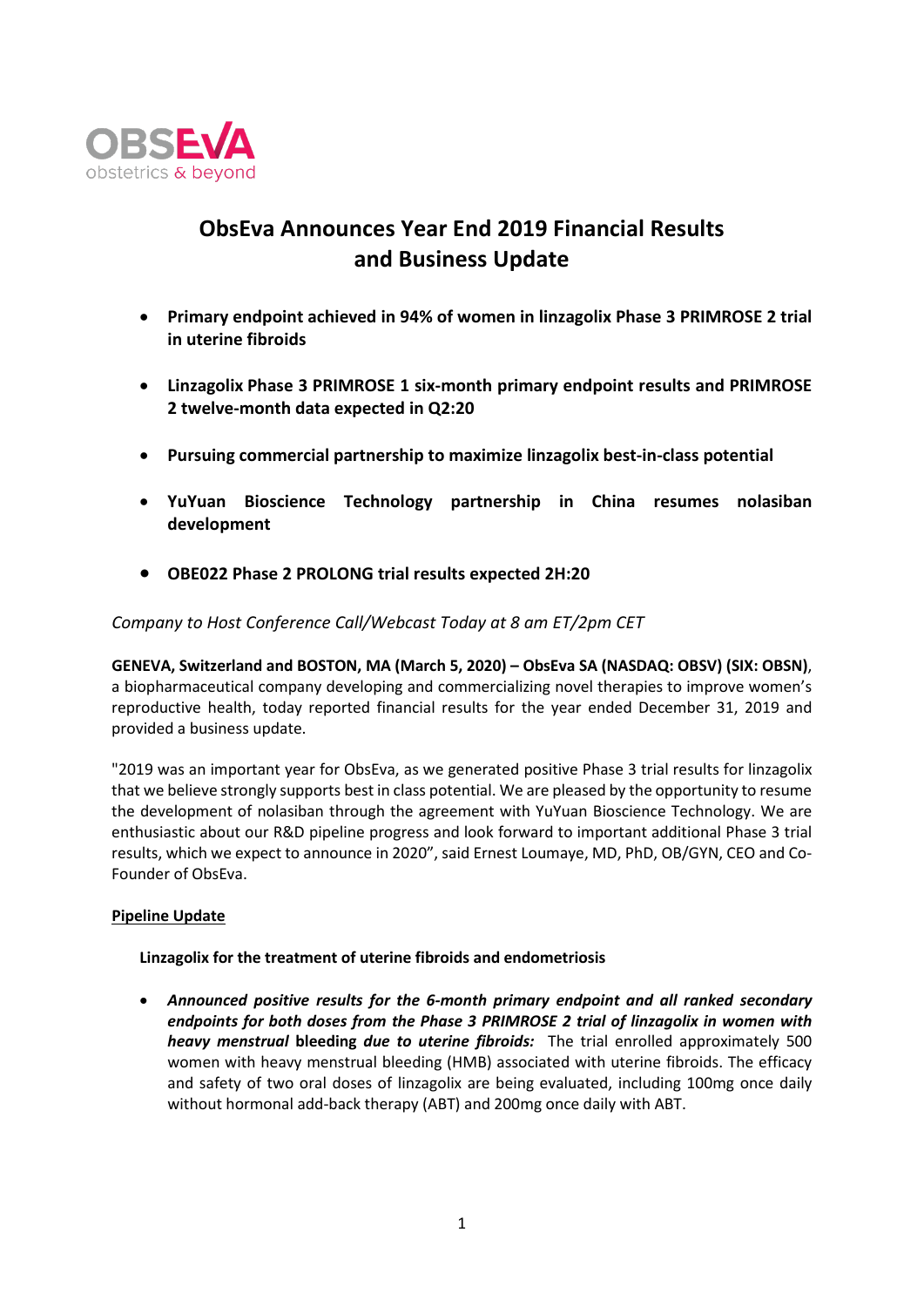- *Phase 3 trials EDELWEISS 2 (U.S.) and EDELWEISS 3 (U.S. and Europe) continue enrolling***:** Each trial will enroll approximately 450 women with endometriosis-associated pain, and will test two oral doses of linzagolix, 75mg once daily without ABT and 200mg once daily with ABT.
- *Pursuing a linzagolix commercial partnership***:** ObsEva is working toward a commercial partnership to maximize the best-in-class potential for linzagolix.

# **OBE022 for the delay of childbirth in pregnant women with preterm labor at 24-34 weeks of gestation**

• *Independent Data Monitoring Committee (IDMC) recommended continuation of Phase 2 PROLONG study in Europe:* In January 2020, the IDMC recommended continuing the ongoing PROLONG trial with no modifications based on safety data from the first 60 patients enrolled in Part B. Enrollment of the next 60 patients is progressing according to plan. Part B is the multicenter, randomized, double-blind, placebo-controlled portion of the trial that will enroll up to 120 women with preterm labor at a gestational age between 24 and 34 weeks.

# **Nolasiban for improving pregnancy and live birth in women undergoing embryo transfer (ET) following in-vitro fertilization (IVF)**

- *IMPLANT 4 trial readout:* As announced in November 2019, the confirmatory Phase 3 European IMPLANT 4 trial did not meet the primary endpoint of an increase in ongoing pregnancy rate at 10 weeksin women undergoing ET following IVF; 40.5% of women receiving nolasiban vs. 39.1% of women receiving placebo (p=0.745).
- **Nolasiban partnership announced with YuYuan BioScience Technology for development and commercialization in China:** Yuyuan will fund and conduct Phase 1 and Phase 2 clinical trials in China.

# **Anticipated Milestones**

ObsEva expects to achieve the following clinical and regulatory milestones in 2020-21:

#### *Second Quarter 2020*

- **Linzagolix:** 
	- Report six-month primary endpoint data from the Phase 3 PRIMROSE 1 trial (U.S.) of linzagolix for the treatment of HMB due to uterine fibroids.
	- Report twelve-month treatment results from the Phase 3 PRIMROSE 2 trial (U.S. and Europe) of linzagolix for the treatment of HMB due to uterine fibroids.
	- Receive feedback on proposed regulatory filing strategies for the uterine fibroid indication from national European agencies and U.S. Food and Drug Administration.

#### *Second Half 2020*

• **OBEO22:** Report final safety and efficacy results in 120 patients from the PROLONG trial encompassing mother and neonate follow-up.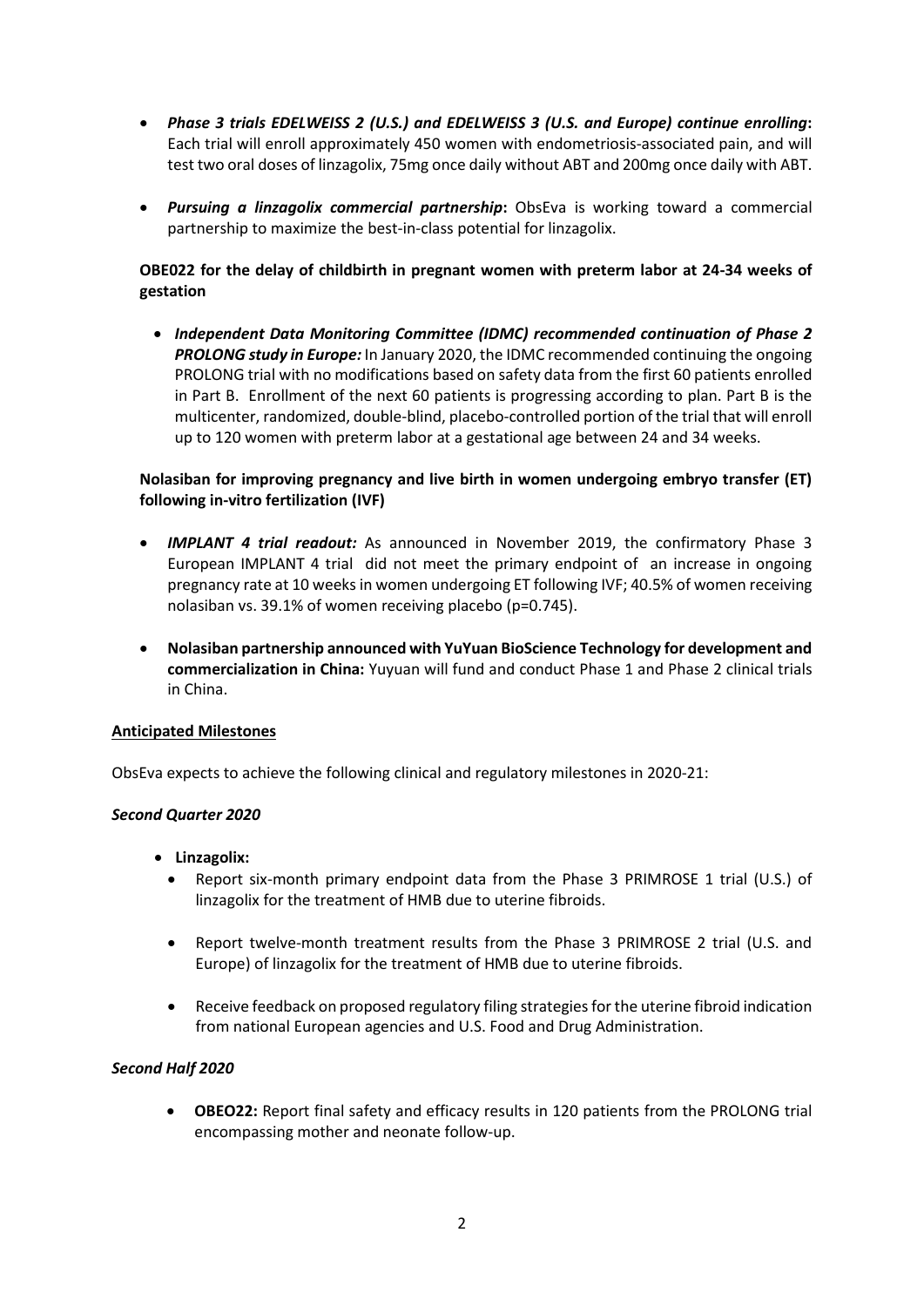#### *Fourth Quarter 2020/First Quarter 2021*

• **Linzagolix:** MAA/NDA Regulatory submissions in Europe and the U.S. for linzagolix in the uterine fibroid indication, pending PRIMROSE 1 positive results and feedback from regulatory agencies.

### **Year end 2019 Financial Results**

Net loss for the year ending December 31, 2019 was \$108.8 million, or \$2.49 per share, compared with a net loss of \$76.7 million, or \$1.91 per share, for the year ending December 31, 2018. Research and development expenses were \$88.1 million and general and administrative expenses were \$19.1 million for the full year 2019, compared with \$62.9 million and \$14.3 million, respectively, for the full year 2018. The net loss for 2019 included non-cash expenses of \$11.9 million for share-based compensation, compared with \$9.2 million for 2018.

As of December 31, 2019, the Company had cash and cash equivalents of \$69.4 million, compared with \$138.6 million as of December 31, 2018.

The full year 2019 financial report shall be available in the financial reports section of the Company's website.

To access the financial reports section of the Company's website, please click [\[here\]](https://www.obseva.com/financial-reports/). To access the full year 2019 financial report directly, please click [\[here\]](https://www.obseva.com/wp-content/uploads/2020/03/Annual-Report-2019.pdf).

#### **Conference Call Today**

ObsEva will host a conference call and audio webcast today beginning at 8:00 a.m. Eastern Time / 2:00 p.m. Central European Time to provide a business update and discuss the full year 2019 results. Investors may participate by dialing (844) 419-1772 for U.S. callers or +1 (213) 660-0921 for international callers and referring to conference ID 2685769. A live or archived webcast of the conference call can be accessed under the "Investors" section of ObsEva's website [www.ObsEva.com.](http://www.obseva.com/)

#### **About ObsEva**

ObsEva is a clinical-stage biopharmaceutical company focused on the clinical development and commercialization of novel therapeutics for serious conditions that compromise a woman's reproductive health and pregnancy. Through strategic in-licensing and disciplined drug development, ObsEva has established a late-stage clinical pipeline with development programs focused on treating endometriosis, uterine fibroids, preterm labor, and improving IVF outcomes. ObsEva is listed on the Nasdaq Global Select Market and is trading under the ticker symbol "OBSV" and on the SIX Swiss Exchange where it is trading under the ticker symbol "OBSN". For more information, please visit [www.ObsEva.com.](http://www.obseva.com/)

#### **Cautionary Note Regarding Forward-Looking Statements**

Any statements contained in this press release that do not describe historical facts may constitute forward-looking statements as that term is defined in the Private Securities Litigation Reform Act of 1995. These statements may be identified by words such as "believe", "expect", "may", "plan",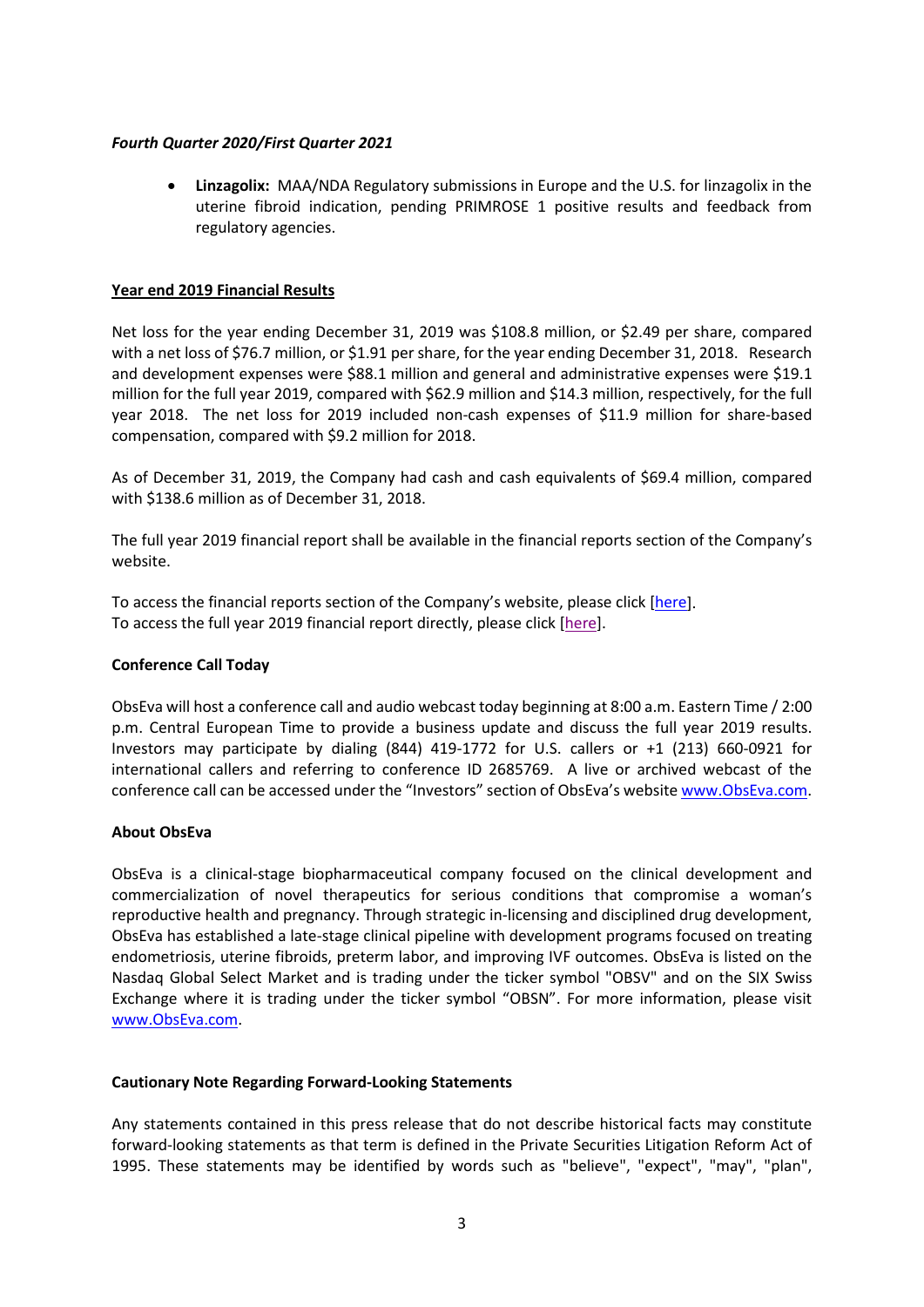"potential", "will", and similar expressions, and are based on ObsEva's current beliefs and expectations. These forward-looking statements include expectations regarding the clinical development of ObsEva's product candidates, the timing of enrollment in and data from clinical trials, ObsEva's expectations regarding its plan to submit its Marketing Authorization Application in Europe and New Drug Application in the U.S., the results of interactions with regulatory authorities, the potential benefits from the joint collaboration with Yuyuan and ObsEva's ability to enter into a future commercial partnership for linzagolix. These statements involve risks and uncertainties that could cause actual results to differ materially from those reflected in such statements. Risks and uncertainties that may cause actual results to differ materially include uncertainties inherent in the conduct of clinical trials and clinical development, including the risk that the results of earlier clinical trials may not be predictive of the results of later stage clinical trials, related interactions with regulators, ObsEva's reliance on third parties over which it may not always have full control, any benefits from the joint collaboration with Yuyuan or any future commercial partnership for linzagolix may not be fully realized or may take longer to realize than expected, and other risks and uncertainties that are described in the Risk Factors section of ObsEva's Annual Report on Form 20-F for the year ended December 31, 2018, the Risk Factors filed as Exhibit 99.1 to ObsEva's Form 6-K filed on August 7, 2019, and other filings ObsEva makes with the SEC. These documents are available on the Investors page of ObsEva's website a[t http://www.ObsEva.com.](http://www.obseva.com/) Any forward-looking statements speak only as of the date of this press release and are based on information available to ObsEva as of the date of this release, and ObsEva assumes no obligation to, and does not intend to, update any forward-looking statements, whether as a result of new information, future events or otherwise.

#### **For further information, please contact:**

**CEO Office Contact:** Shauna Dillon [Shauna.dillon@obseva.ch](mailto:Shauna.dillon@obseva.ch) +41 22 552 1550

**Investor Contact:** Mario Corso Senior Director, Investor Relations [mario.corso@obseva.com](mailto:mario.corso@obseva.com) +1 857 972 9347 Office +1 781 366 5726 Mobile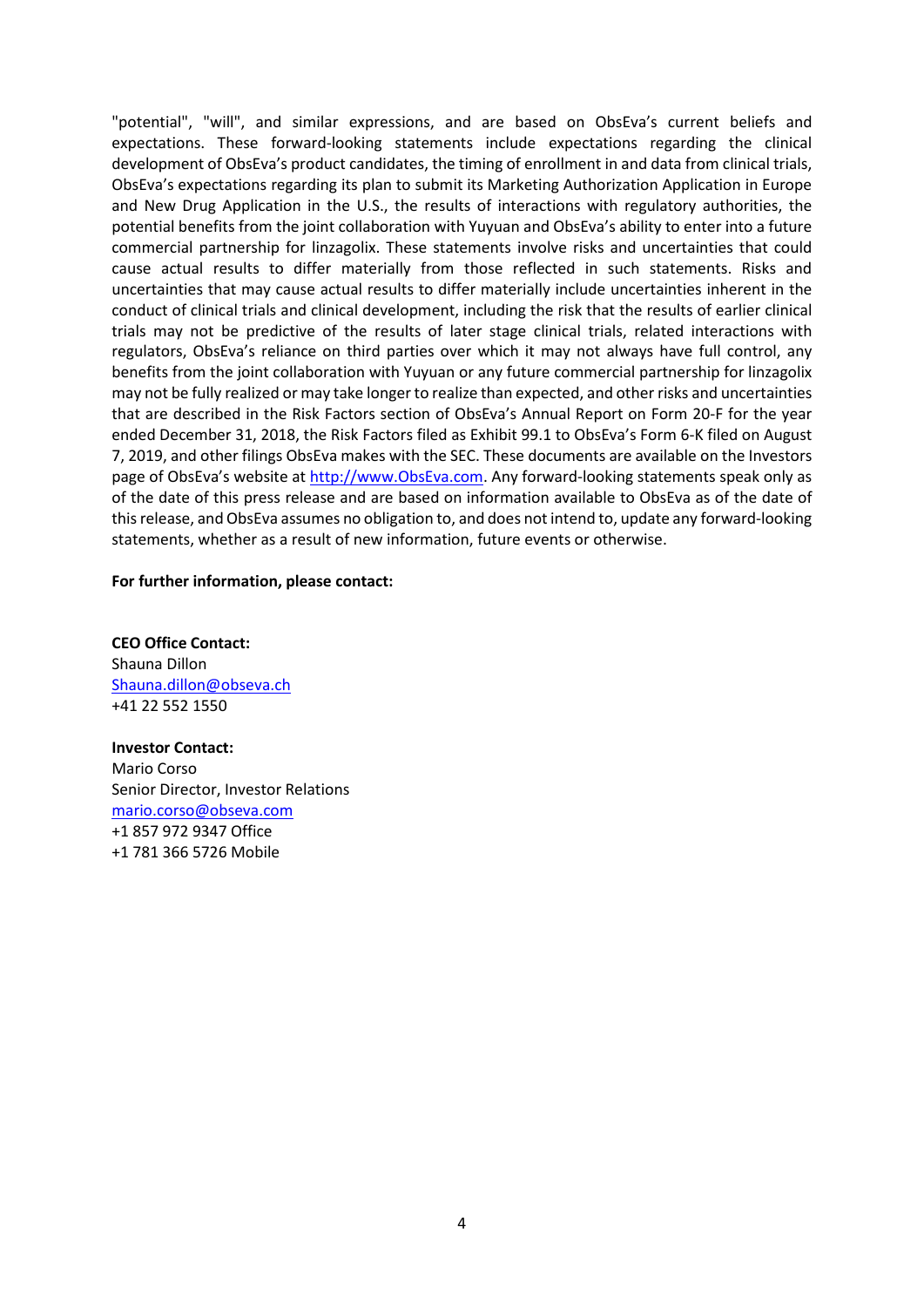# **Consolidated Statements of Comprehensive Loss**

| Three-month period<br>ended December 31,                   |            |            | <b>Twelve-Month Period</b><br><b>Ended December 31,</b> |            |
|------------------------------------------------------------|------------|------------|---------------------------------------------------------|------------|
| (in USD '000, except share and per share data) - unaudited | 2019       | 2018       | 2019                                                    | 2018       |
| Operating income other than revenue                        | 5          | 5          | 16                                                      | 15         |
| <b>OPERATING EXPENSES</b>                                  |            |            |                                                         |            |
| Research and development expenses                          | (17, 539)  | (15, 927)  | (88,053)                                                | (62, 872)  |
| General and administrative expenses                        | (2,751)    | (4,010)    | (19,058)                                                | (14, 297)  |
| <b>Total operating expenses</b>                            | (20,290)   | (19, 938)  | (107, 111)                                              | (77, 169)  |
| <b>OPERATING LOSS</b>                                      | (20,285)   | (19,933)   | (107, 095)                                              | (77, 154)  |
| Finance income                                             | 429        | (223)      | 854                                                     | 393        |
| Finance expense                                            | (874)      |            | (2,482)                                                 |            |
| <b>NET LOSS BEFORE TAX</b>                                 | (20,730)   | (20, 156)  | (108, 723)                                              | (76, 761)  |
| Income tax (expense) / benefit                             | (16)       | 22         | (67)                                                    | 45         |
| <b>NET LOSS FOR THE PERIOD</b>                             | (20,746)   | (20, 134)  | (108, 790)                                              | (76, 716)  |
| Net loss per share                                         |            |            |                                                         |            |
| <b>Basic</b>                                               | (0.48)     | (0.46)     | (2.49)                                                  | (1.91)     |
| <b>Diluted</b>                                             | (0.48)     | (0.46)     | (2.49)                                                  | (1.91)     |
| Weighted Average Number of Shares Outstanding              | 43,869,187 | 43,393,072 | 43,674,746                                              | 40,172,498 |
| Other Comprehensive Income                                 |            |            |                                                         |            |
| Remeasurements on post-retirement benefit plans            | (4,694)    | (544)      | (4,694)                                                 | (544)      |
| TOTAL COMPREHENSIVE LOSS FOR THE PERIOD                    | (25, 442)  | (20, 678)  | (113, 484)                                              | (77, 260)  |